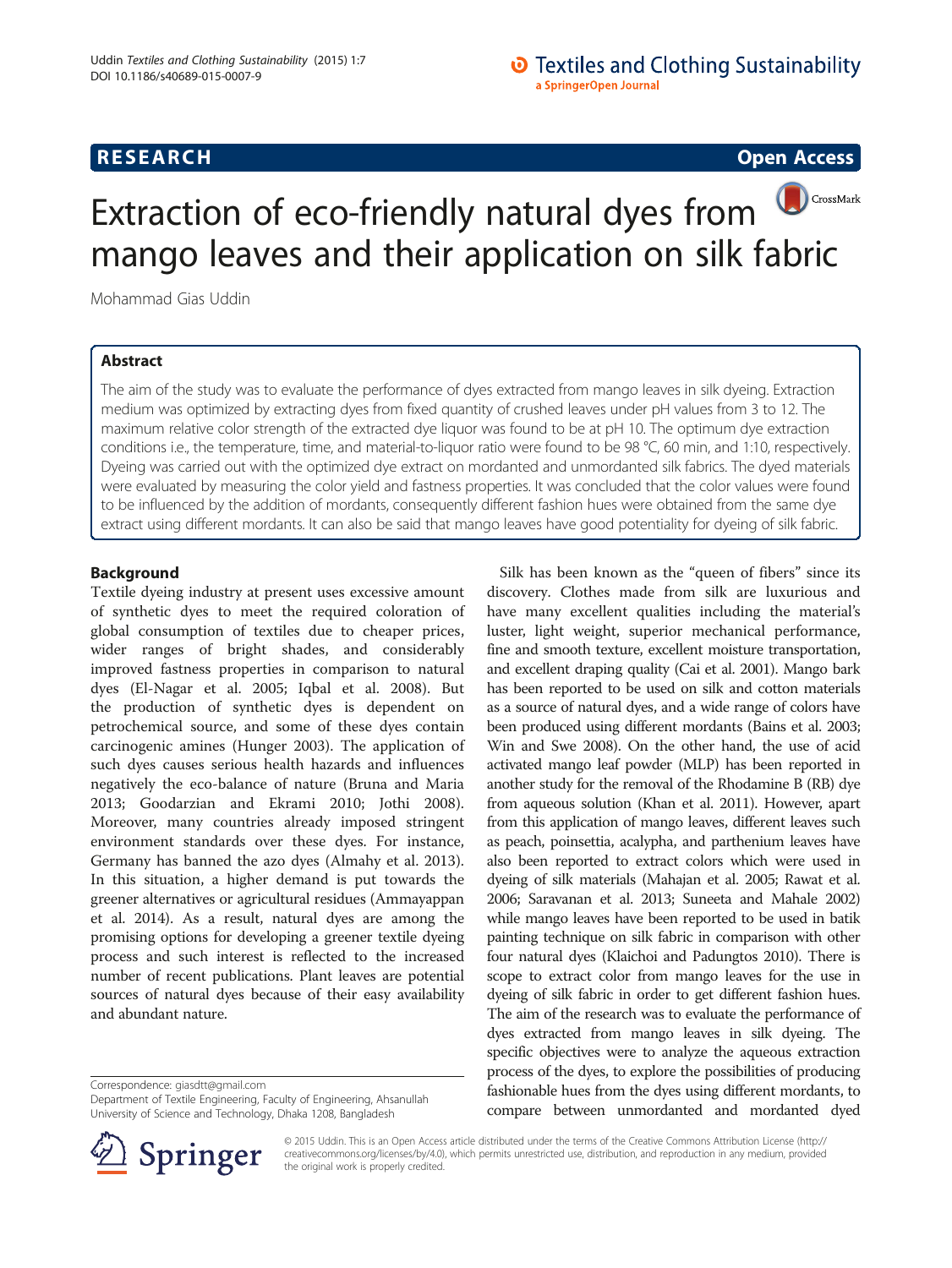

fabrics, to analyze the color values, and to assess the color fastness properties of dyed fabric.

## Methods

#### **Materials**

Mango leaves used for the extraction purpose was collected from Roads & Highways Department, Dhaka, Bangladesh. Mangiferin as shown in Fig. 1 (1,3,6,7-tetrahydroxyxanthone-C-2-β-D-glucoside) was the chemical responsible (Luo et al. [2012](#page-7-0)) for providing color from mango leaves. Plain weave (1/1) raw silk fabric (22 g/m<sup>2</sup> fabric) purchased from Sopura Silk Limited, Dhaka, was used for this study.

#### Extraction

The leaves were washed thoroughly with water to remove dirt. They were dried under direct sunlight and grinded into very small units with the help of a grinding machine. The wastages are removed using a fine strainer, and finally, weight was taken. After drying, crushing, and removing wastages, the weight of 1 kilogram leaves was found to be 318 gram. Raw, dried, and crushed leaves are shown in Fig. 2.

The color component was extracted from the leaves in aqueous extraction process. Extraction was carried out with fixed quantity of crushed leaves (10 gram) under ten different pH values from pH 3 to 12 with a liquor ratio of 1:10 (Weight of crushed leaves in gram; amount

of water in milliliter) at 98 °C for 60 min to optimize extraction medium. In each process of extraction, the mixture was cooled down and finally the dye extracts were filtered with fine filter paper three times to ensure clear dye solution.

The dye extracts obtained at different pH values were used for obtaining standard calibration curves through their absorbance values found using a dual beam reflectance spectrophotometer. The dilution of the extracts was carried out for the linear dependence on the concentration-absorbance relation at an absorbance peak ( $\lambda_{\text{max}}$ ). The absorbance values of extracted dye liquors under alkaline (pH 8–12) and acidic (pH 3–6) conditions were considered as batches, and relative color strength values of these batch solutions were measured from the spectrophotometer by comparing with the absorbance value of extracted dye liquor under neutral condition (pH 7) which was considered as standard.

Again, the dye extract which gave the maximum color strength was utilized to optimize the extraction levels of temperature, time, and material-to-liquor ratio. An orthogonal design of experiments was undertaken for this purpose.

#### Degumming

Raw silk fabric was degummed in an aqueous solution containing soap (15 g/L), sequestering agent (1 g/L), and wetting agent (1 g/L) maintaining the bath at pH 9. The

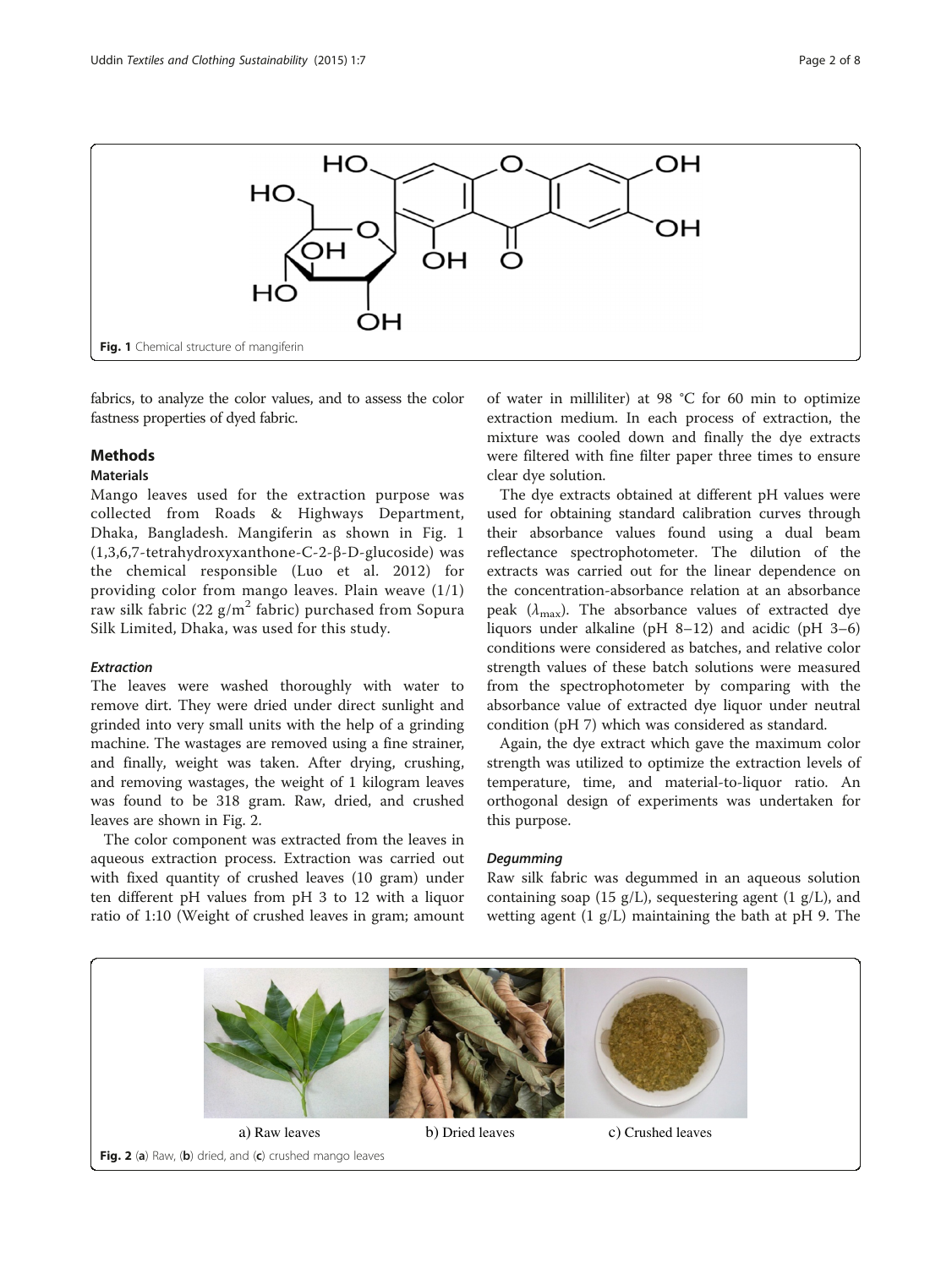<span id="page-2-0"></span>Table 1 Relative color strength of extracted dye liquors at pH 3  $t<sub>0</sub>12$ 

| pH of extraction bath | Color strength values |  |  |  |  |
|-----------------------|-----------------------|--|--|--|--|
| 3                     | 95                    |  |  |  |  |
| $\overline{4}$        | 88.6                  |  |  |  |  |
| 5                     | 88.9                  |  |  |  |  |
| 6                     | 95.7                  |  |  |  |  |
| 7                     | 100                   |  |  |  |  |
| 8                     | 103.3                 |  |  |  |  |
| 9                     | 105                   |  |  |  |  |
| 10                    | 108.5                 |  |  |  |  |
| 11                    | 102.1                 |  |  |  |  |
| 12                    | 93.3                  |  |  |  |  |

material-to-liquor ratio during the treatment was maintained at 1:50. The temperature was gradually raised to 80 °C and run for 60 min. The degummed fabric was washed with 2 g/L detergent at 65 °C for 10 min.

#### Bleaching

The degummed fabric was bleached by treating with 35 % hydrogen peroxide (3 mL/L), sequestering agent  $(1 \text{ g/L})$ , wetting agent  $(1 \text{ g/L})$ , and trisodium phosphate (2 g/L), maintaining a material-to-liquor ratio of 1:50 at pH 9 and temperature 60 °C for 60 min followed by washing with 2 g/L detergent at 65 °C for 10 min. CIE whiteness index of the bleached fabric was found to be 63.26.

### **Mordanting**

Pre-mordanting was carried out on silk fabric using 5 % (on fabric weight) of ferrous sulfate, alum (potassium aluminum sulfate), and tin (stannous chloride) mordants individually and using four different combinations of mordants such as ferrous sulfate-alum  $(2.5 + 2.5 \%)$ , ferrous sulfate-alum-tin  $(2 + 2 + 1 \%)$ , alum-tin  $(2.5 +$ 2.5 %), and alum-tin-tannic acid  $(2 + 2 + 1)$  %) at 60 °C for 60 min keeping a material-to-liquor ratio of 1:30. Again, cream of tartar (CT) was used as a mordant assistant (Mortazavi et al. [2012\)](#page-7-0) with stannous chloride, written as tin-CT.

## Dyeing

Dyeing was carried out IR sample dyeing machine with the optimized dye extract as per standard parameters recommended for silk fabric, reported in Clariant manual, i.e., at 80 °C for 60 min under pH 5, keeping a material-to-liquor ratio of 1:50. Opticid PSD (1.5 g/L) was used as a buffering agent in the extracted dye liquor.

## Color yield of dyed fabrics

Dyed samples were analyzed by measuring the reflectance curve between 350 and 750 nm with the spectrophotometer with illuminant  $D_{65}$  at  $10^0$  observer. The minimum of the curve  $(R_{\text{min}})$  was used to determine the ratio of light absorption  $(K)$  and scatter  $(S)$  via the Kubelka-Munk function (Mcdonald [1997](#page-7-0)).

$$
\left(\frac{K}{S}\right)_{\text{Dyed}} = \frac{\left(1 - R_{\text{min}}\right)^2}{2R_{\text{min}}}.\tag{1}
$$

#### Color coordinates of dyed fabrics

The color coordinates of the dyed samples were determined based on the CIELab system via the spectrophotometer. In addition,  $\Delta E_{CMC}$  value was determined to show the color difference between mordanted and unmordanted samples.

#### Color fastness

Washing and light fastness tests were carried out in ISO 105 C02 and ISO 105 B02 method, respectively.

## Results and discussion

## Color strength of extracted dye liquors

Optimum pH was selected based on the relative color strength value of the extracted dye liquor at which maximum color was extracted. Changes in color strength were found due to changes in pH as shown in Table 1.

It can be seen from the extraction results that the extracted solution showed maximum color strength at pH 10 which was 108.5. It was also found that from the neutral condition (pH 7), relative color strength values gradually decreased up to pH 4 and then increased at pH 3. The reason of extracting more coloring

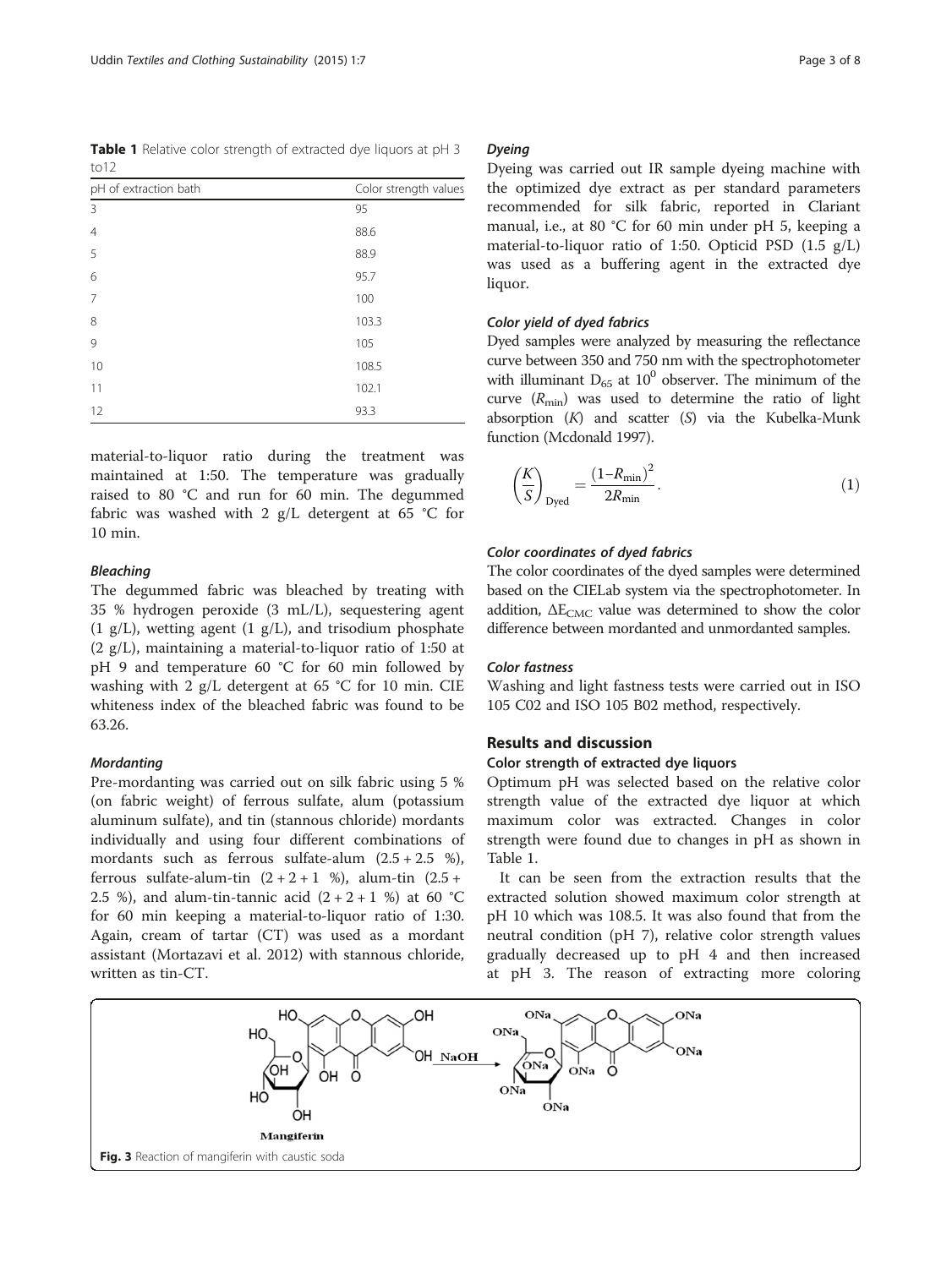<span id="page-3-0"></span>component in alkaline medium was due to the presence of acidic phenolic groups in mangiferin which reacted with alkali and formed more soluble salts in water as shown in Fig. [3](#page-2-0). The solubility of the coloring component was increased due to the increased ionization of hydroxyl (phenoxide) groups in alkaline medium (Ali [2007](#page-6-0)).

Again, increasing the pH from neutral condition improved the color strength of the extracted dye liquors up to a certain point. A further increase in alkaline pH resulted in decrease in the color strength of the extract. This decline in color strength was due to the high reactivity of mangiferin in concentrated alkaline medium (Spyroudis [2000\)](#page-7-0).

Furthermore, the cell wall of leaves is composed of cellulosic material which gains anionic charge under alkaline medium. Because of these anionic repulsive forces among the cell walls, they lose their strength and ruptured easily (Ali [2007](#page-6-0)). In addition, as the observed leaf dyes have polyphenolic chromophoric structure, hence better extractions were observed using aqueous method (Sivakumar et al. [2009a, b](#page-7-0)).

#### Study of pH stability of dye extracts

It was noticeable during extraction that pH of the extraction bath changed gradually with time. Table 2 shows the pH variation after filtration and with time elapsed.

pH was found to be decreased in all the extraction baths from pH 3 to 12. This was due to the release of acidic color components from the leaves during extraction. From the neutral pH bath where the pH was set 7, the higher the alkalinity of the extraction bath, the greater was the pH drop rate. The drop rate became gradually slower while gradually approaching to more acidic bath from neutral bath. The pH was also measured after 24 h of the filtration process to notice

Table 2 Changes in pH at the extraction process

| SI. No.        | Set pH for     | pH after extraction |                          |  |  |  |
|----------------|----------------|---------------------|--------------------------|--|--|--|
|                | extraction     | After filtration    | After 24 h of filtration |  |  |  |
| 1              | 3              | 2.9                 | 3.3                      |  |  |  |
| $\overline{2}$ | $\overline{4}$ | 3.9                 | 4.2                      |  |  |  |
| 3              | 5              | 4.6                 | 4.9                      |  |  |  |
| $\overline{4}$ | 6              | 4.9                 | 5.1                      |  |  |  |
| 5              | 7              | 5.2                 | 5.1                      |  |  |  |
| 6              | 8              | 5.9                 | 5.6                      |  |  |  |
| $\overline{7}$ | 9              | 6.2                 | 5.8                      |  |  |  |
| 8              | 10             | 6.4                 | 6                        |  |  |  |
| 9              | 11             | 6.7                 | 6.7                      |  |  |  |
| 10             | 12             | 7.3                 | 7                        |  |  |  |

Table 3 Factors and levels in orthogonal design of experiment for aqueous extraction

| Levels | <b>Factors</b>   |            |                          |  |  |  |  |
|--------|------------------|------------|--------------------------|--|--|--|--|
|        | Temperature (°C) | Time (min) | Material-to-liquor ratio |  |  |  |  |
|        | 80               | 45         | 1:10                     |  |  |  |  |
|        | 90               | 60         | 1:13                     |  |  |  |  |
|        | 98               | 75         | 1.16                     |  |  |  |  |

the stability of the extracted bath at acidic pH, and no major noticeable change was reported.

Again, the dyes can show resonating form and give different tones with the change in pH because for natural dyes, pH changes very often. Furthermore, silk dyeing is recommended to be carried out in acidic medium as silk is sensitive to alkaline medium of dyeing, but extraction of the mangiferin dyes was optimized at alkaline pH. Therefore, the stability of the dyes after extraction is of importance.

## Optimization of aqueous extraction conditions

The levels for each of the three factors in the orthogonal design of experiments are shown in Table 3. The extraction experiments were performed under optimum pH condition ( $pH = 10$ ). The results of the orthogonal design of experiments are shown in Table 4.

Optimum factors:  $A_3B_2C_1$ ,

Absorbance = 1.041.

The optimum extraction conditions were 98 °C for temperature factor, 60 min for time factor, and 1:10 for material-to-liquor ratio. It has been found that dye liquor extracted under optimum conditions had the

Table 4 The absorbance values and range analysis from orthogonal experiment

| No.            | Α              | B              | C              | Absorbance at 380 nm |
|----------------|----------------|----------------|----------------|----------------------|
| 1.             | 1              | 1              | 1              | 0.802                |
| $\overline{2}$ | 1              | $\overline{2}$ | $\overline{2}$ | 0.805                |
| 3.             | 1              | 3              | 3              | 0.779                |
| 4.             | $\overline{2}$ | 1              | $\overline{2}$ | 0.903                |
| 5.             | 2              | 2              | 3              | 0.859                |
| 6.             | $\overline{2}$ | 3              | 1              | 0.94                 |
| 7.             | 3              | 1              | 3              | 0.856                |
| 8.             | 3              | $\overline{2}$ | 1              | 1.041                |
| 9.             | 3              | 3              | $\overline{2}$ | 0.999                |
|                | Α              | B              | C              |                      |
| $K_1$          | 0.795          | 0.849          | 0.988          |                      |
| $K_2$          | 0.910          | 0.917          | 0.906          |                      |
| $K_3$          | 0.981          | 0.903          | 0.789          |                      |
| R              | 0.185          | 0.014          | 0.199          |                      |

 $K_1$ ,  $K_2$ ,  $K_3$ —the average value of each factor when its level is 1, 2, or 3. R—the difference between the maximum and minimum results for each factor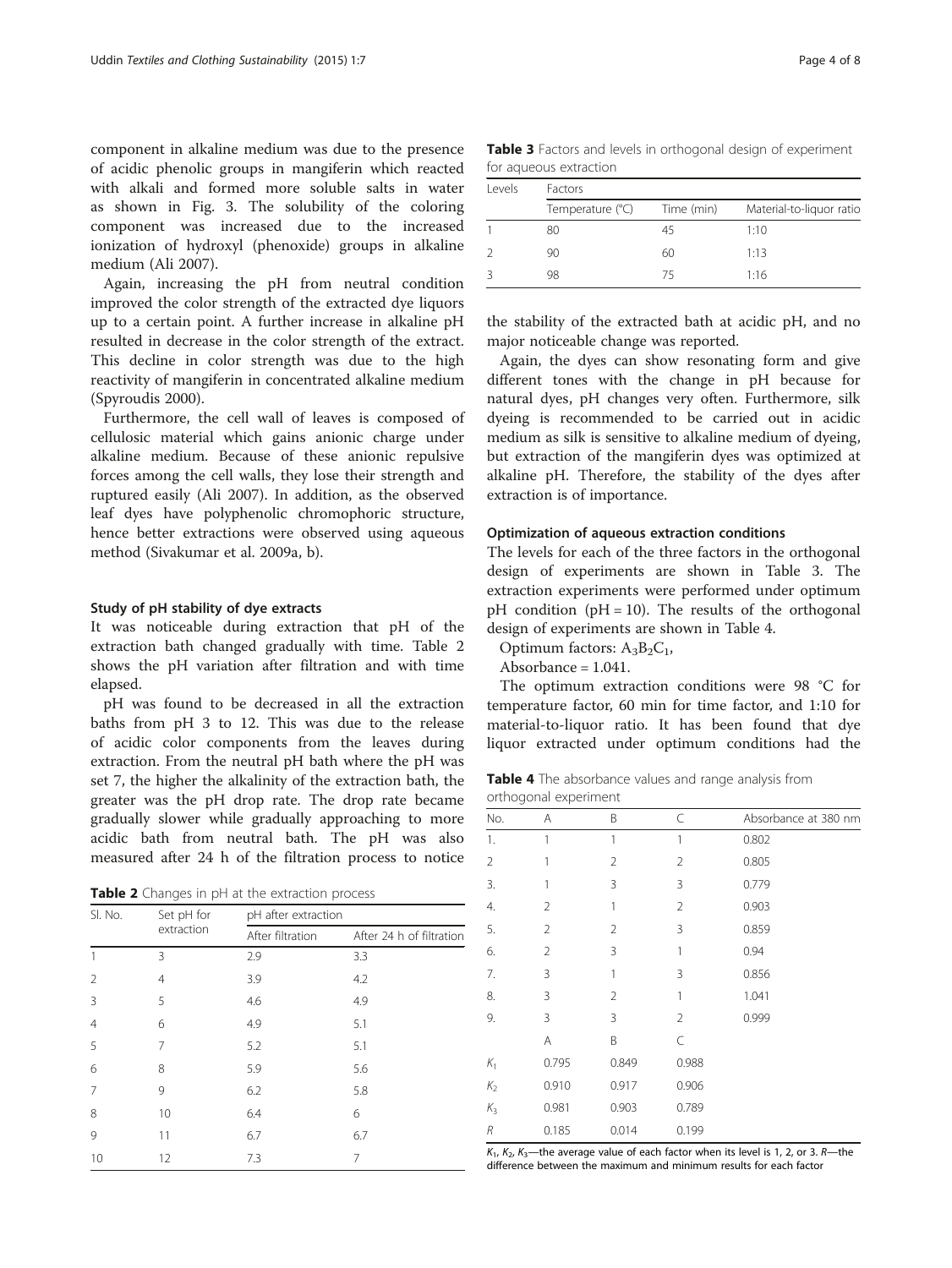#### <span id="page-4-0"></span>Table 5 Shades of dyed silk



maximum absorbance value, which was 1.041. From the range analysis of the average absorbance results as shown in Table [4](#page-3-0), the most influential factor of extraction was material-to-liquor ratio, while extraction time factor was the least influential.

## Dyed samples

The use of mordants and their combinations produced different shades on silk fabric which are shown in Table 5.

## Color measurements of dyed fabrics

The results of color measurements of the dyed silks are shown in Table 6.

K/S value of the unmordanted dyed sample was found to be 11.85. This dye uptake on the silk fiber is attributed

to the structural features of the fiber. However, in the mordanting method, mordant resulted in improved color yield of the dyed fabrics, except tin. Ferrous sulfate as a mordant significantly increased the color yield of silk. The  $K/S$  value was found to be 17.46 using ferrous sulfate which showed the maximum relative surface color strength value of 147.4 % considering the unmordanted dyed sample as reference. Besides, using alum with ferrous sulfate, and tin and alum with ferrous sulfate as a combination, color strengths were found to be  $140.3 \%$   $(K/S = 16.62)$  and 121.7 %  $(K/S = 14.42)$ , respectively.

In single mordanting process of silk, the order of color yield was found to be ferrous sulfate > alum > tin. It was obvious that color yield gradually decreased when approached from ferrous sulfate to tin. Again, among the four different combinations of mordants, the order was

Table 6 Color yield, color coordinates, and color difference of dyed fabrics

| Mordant type                     | $K/S$ at $\lambda_{\text{max}}$ | Color strength (%) | Color coordinates |       |       |          |       | $\Delta E_{CMC}$ |
|----------------------------------|---------------------------------|--------------------|-------------------|-------|-------|----------|-------|------------------|
|                                  |                                 |                    | $\prime^*$        | $a^*$ | $b^*$ | $\infty$ | $h^0$ |                  |
| No mordant (Reference dyed)      | 11.85                           | 100                | 73                | 4.2   | 26.1  | 26.4     | 80.9  |                  |
| Ferrous sulfate                  | 17.46                           | 147.4              | 30.6              | 3.3   | 8.1   | 8.7      | 67.8  | 19               |
| Ferrous sulfate + Alum           | 16.62                           | 140.3              | 41.6              | 3     | 18.6  | 18.8     | 80.8  | 12.7             |
| Ferrous sulfate $+$ Alum $+$ Tin | 14.42                           | 121.7              | 61.1              | 4.7   | 22.2  | 22.7     | 77.7  | 5.1              |
| Alum                             | 13.42                           | 113.3              | 60.8              | 5.1   | 31.8  | 32.3     | 80.9  | 5.6              |
| $Alum + Tin$                     | 13.13                           | 110.8              | 74.7              | 3     | 27.2  | 27.4     | 83.7  | 1.6              |
| Tin                              | 11.16                           | 94.1               | 75.1              | 3.2   | 27.4  | 27.6     | 83.2  | 1.5              |
| $T$ in + $CT$                    | 13.19                           | 111.3              | 65.3              | 5.6   | 32.1  | 32.6     | 80.1  | 4.4              |
| $Alum + Tin + TA$                | 14.62                           | 123.4              | 62.8              | 5.8   | 30.96 | 31.51    | 79.34 | 4.78             |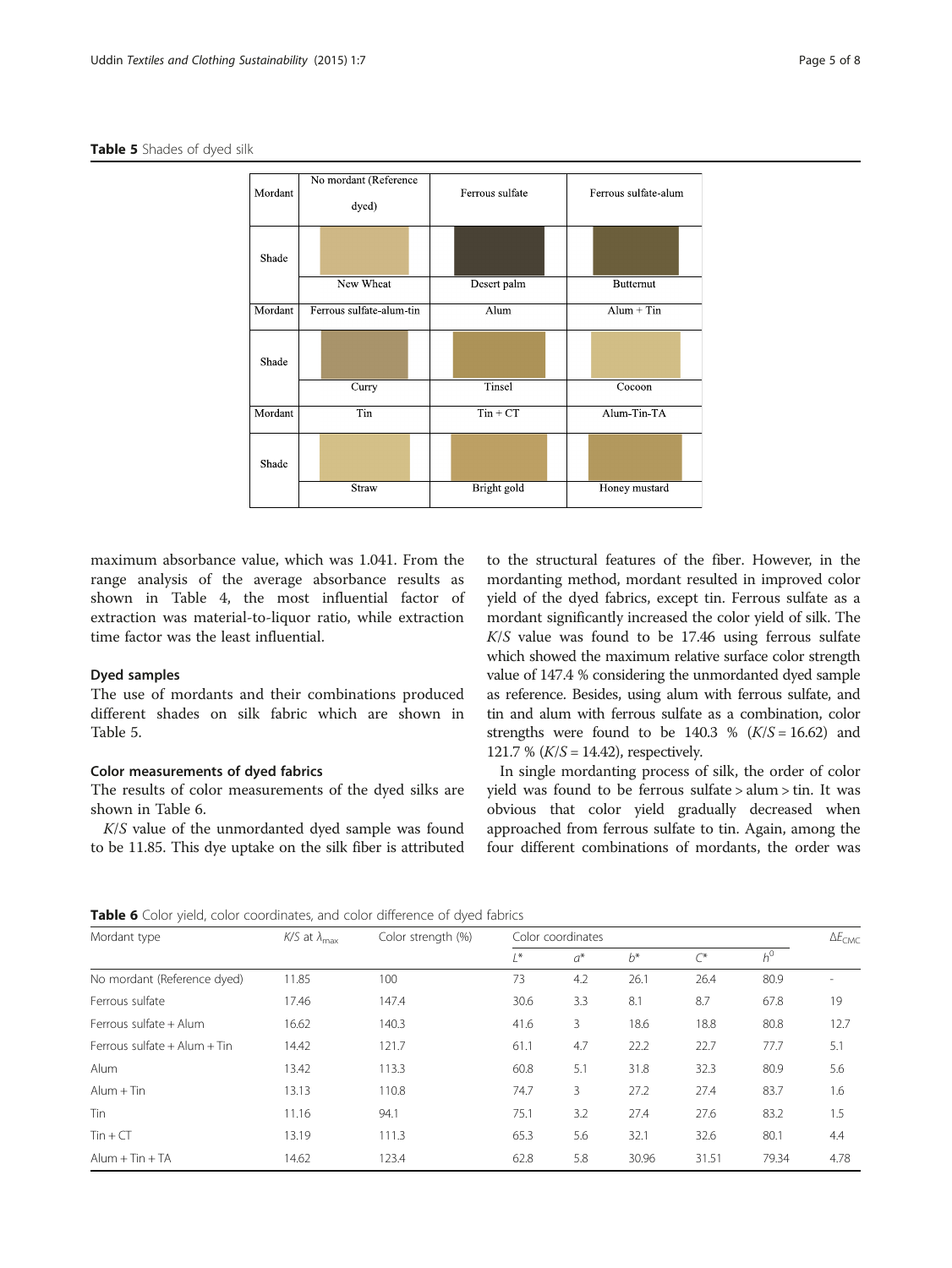

The addition of ferrous sulfate mordant increased the greenness quality 21.58 % when compared with the reference dyed sample. Tin reduced 22.23 % redness while tin-CT increased 34.05 % redness of the reference dyed sample. Again, from  $b^*$  values, it was noticed that all the ferrous sulfate mordanted samples were bluer than the reference samples while tin-CT and alum-tin-TA mordanted samples increased yellowness of dyed fabric. The color saturation value  $(C^*)$  were found to be least in ferrous sulfate mordanted sample (8.7) whereas the values were found to be maximum in the case of alum (32.3) and tin-CT (32.6) mordanted samples. Moreover, the hue angles lie within 67.8° to 83.7°, so all of the dyed samples were closer to yellowish shade than the reddish. Higher color difference ( $\Delta E_{\text{CMC}}$ ) was noticeable between reference and ferrous sulfate mordanted samples, and the difference

Table 7 Washing and light fastness of dyed fabrics

reduced from ferrous sulfate to alum and then alum to tin as shown in Table [6](#page-4-0).

The presence of hydroxyl or carbonyl groups in dye structure is capable to form metal complex with the positively charged metals. Dye anions and metal cations have strong attraction towards positively charged amino and negatively charged carboxyl groups of silk, respectively. Hence, they form ionic bonding between dye and fiber, metal and fiber, and finally dye and metal ions. The dye-metal complex also forms coordinate bonds with the uncharged amine  $(-NH<sub>2</sub>)$  groups of silk as shown in Fig. 4. In addition, one molecule of dye can form a bond with one site of fiber molecule while one molecule of mordant can form bonds with two or more molecules of dyes. Therefore, these are some of the different features indicating application of mordants increased the color yield (Bhattacharya and Shah [2000;](#page-6-0) Temani et al. [2011](#page-7-0); Uddin [2014\)](#page-7-0).

Again, ferrous sulfate as a transition metal having coordination number 6 forms a large number of complexes with the dye molecules (Mongkholrattanasit and Punrattanasin [2012](#page-7-0)). As a result, when they interact with the silk fiber, some coordination sites remain free, and at that time, amino and carboxylic groups on the fiber can occupy these free sites. Thus, ferrous sulfate can form a ternary complex on one site with the fiber and in another site with the dye (Fig. 4). This strong coordination tendency can enhance interaction between the fiber and the dye (Bhattacharya and Shah [2000](#page-6-0)). This resulted in higher dye uptake as well as shade change due to mordanting with ferrous sulfate (Uddin [2014\)](#page-7-0).

In contrast, aluminum and tin salts formed weak coordination complexes with the dyes. This tends to form quite strong bonds with the dye molecule but not with the fiber (Cotton and Wilkinson [1972](#page-6-0)). Thus, they block the dye and reduce its interaction with the fiber. This is the reason behind the lower  $K/S$  values in the case of aluminum and tin salts than those obtained from

| Mordant type                 | Washing fastness |                |                 |           |           |         |                | Light fastness |
|------------------------------|------------------|----------------|-----------------|-----------|-----------|---------|----------------|----------------|
|                              | Color change     | Color staining |                 |           |           |         |                |                |
|                              |                  | Di-Acetate     | Bleached cotton | Polyamide | Polyester | Acrylic | Wool           |                |
| No mordant (Reference dyed)  | $\overline{4}$   | 4/5            | 5               | 5         | 5         | 4/5     | 5              | 6              |
| Ferrous sulfate              | 4                | 5              | 4/5             |           | 5         | 5       | $\overline{4}$ |                |
| Ferrous sulfate + Alum       | 3/4              | 5              | 4/5             |           | 5         | 5       | $\overline{4}$ |                |
| Ferrous sulfate + Alum + Tin | $\overline{4}$   | C.             | 5               |           | 5         | 5       | $\overline{4}$ |                |
| Alum                         | 4/5              | 4/5            |                 |           | 5         | 5       | 5              | 6              |
| $Alum + Tin$                 | 4/5              | 5              |                 |           | 5         | 5       | 4/5            | 5              |
| Tin                          | 4/5              | 5              |                 | 4/5       | 5         | 4/5     | 5              | 5              |
| $T$ in + $CT$                | 5                | 4/5            |                 | 4/5       | 5         | 4/5     | 5              |                |
| $Alum + Tin + TA$            |                  | 4/5            |                 | 4/5       |           | 4/5     | 5              | 6              |

<span id="page-5-0"></span>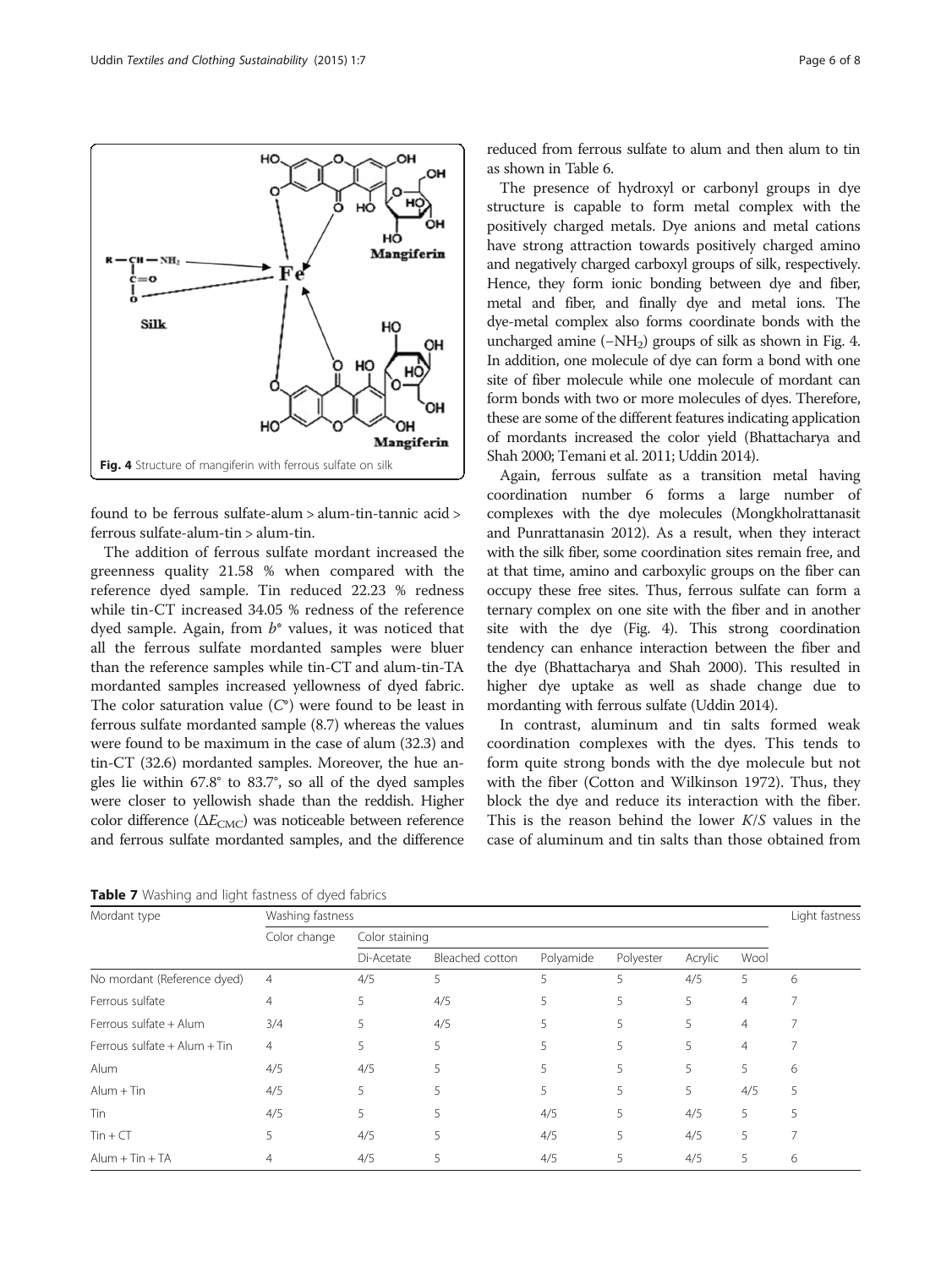<span id="page-6-0"></span>ferrous sulfate. Moreover, CT as an assistant increased the color yield from 11.16 to 13.19 when used with tin. CT is chemically potassium hydrogen tartrate which can be used in addition to dyes and mordants to change the pH in order to change colors and to help the absorption of the mordant metal (Mortazavi et al. [2012\)](#page-7-0).

#### Fastness results

## Washing fastness

The results of washing and light fastness of the dyed fabrics are shown in Table [7](#page-5-0).

The unmordated dyed silk showed color change rating of 4. This can be explained that the good fastness to washing for the sample dyed without mordant was due to the affinity of coloring component through H-bonding and van der Waals forces. Using mordants, the color change ratings were found to be within 3/4 to 5, where a rating of 5 (excellent) was found using tin-CT mordant. The ratings were found to be 4/5 in the case of using alum and alum-tin. So it can be said that the overall ratings of color change were good. As wash fastness is influenced by the rate of diffusion of dye molecules and state of dyes inside the fiber, dyes has a tendency to aggregate inside the fiber. Thus, their molecular size is increased resulting in good wash fastness. In addition, in the case of mordanted samples, complexing with mordant also has the effect of insolubilizing the dye, making it color fast.

On the other hand, the color staining ratings were found to be from 4/5 to 5 for all the dyed fabrics, except when ferrous sulfate and its combinations were used as mordant. There were very slight staining observed on to the adjacent wool fiber of the multifiber fabric in the case of ferrous sulfate and its combination samples where the ratings were 4 and almost no staining on the other fibers of the multifiber fabric.

## Light fastness

Light fastness as shown in Table [7](#page-5-0) was found to be better, and among those, the lowest ratings attained were 5 in the case of tin and alum-tin combination while the unmordanted dyed fabric showed a rating of 6.

In the case of metallic mordants, ferrous sulfate mordanted samples dyed with the mango leaf extracts showed excellent light fastness. This happened due to the formation of a complex with transition metal which protected the chromophore from photolytic degradation. The photons sorbed by the chromophoric group dissipated their energy by resonating within the six-member ring thus formed and, hence, protecting the dyes. Thus, ferrous sulfate can bind with more dye molecules than alum or tin. During exposure to light, the fabrics mordanted with ferrous sulfate, alum, or tin may have the same number of dye molecules destroyed. But as the fabrics mordanted with ferrous sulfate had deeper shades due to bonding with more number of dye molecules, it seemed to fade less compared to the fabric mordanted with alum or tin.

## Conclusions

This study was planned in search of greener alternative to satisfy the consumers' growing demand of eco-friendly products, and progress has been made with this study in the use of mango leaves extracts. The maximum relative color strength of the extracted dye liquor was found to be at pH 10. But the extracted dye liquors have shown good pH stability in acidic conditions. It was shown that different fashion hues were obtained on silk fabric from the same dye extract using mordants and their combinations. Again, color yields were found to be influenced by the addition of mordants. In single mordanting, the order of color yield was ferrous sulfate > alum > tin. In combined mordanting, the order was ferrous sulfate-alum > alum-tin-tannic acid > ferrous sulfate-alum-tin > alum-tin. Other color values were also found to be influenced due to mordanting. Washing and light fastness properties were found to be from good to excellent in most of the cases. Thus, on the basis of the results, it can be said that mango leaves have good scope for application on silk fabrics.

#### Competing interests

The author declares that he has no competing interest.

#### Received: 6 April 2015 Accepted: 2 June 2015 Published online: 14 July 2015

#### References

- Ali, S. (2007). Evaluation of cotton dyeing with aqueous extracts of natural dyes from indigenous plants (PhD Thesis) (pp. 62–63). Pakistan: University of Agriculture, Faisalabad. 96.
- Ali, MA, Almahy, HA, & band Ali, AA. (2013). Extraction of carotenoids as natural dyes from the Daucus carota Linn (carrot) using ultrasound in Kingdom of Saudi Arabia. Research Journal of Chemical Sciences, 3(1), 63–66.
- Ammayappan, L, Shakyawar, DB, Chhagan, L, Sharma, M, & Wani, SA. (2014). Extraction of natural colourants from agricultural residues and their application on woolen fabric: part 2. Man Made Textiles In India, 57(6), 212–215.
- Bains, S, Singh, OP, Goraya, G, & Kang, M. (2003). Dyeing of cotton with mango (Mangifera indica) dye. Journal of the Textile Association, 64(1), 23–26.
- Bhattacharya, SD, & Shah, AK. (2000). Metal ion effect on dyeing of wool fabric with catechu. Color Technol, 116(1), 10–12.
- Bruna, CV, & Maria, AMM. (2013). Azo dyes: characterization and toxicity—a review. Textiles and Light Industrial Science and Technology, 2(2), 85–103.
- Cai, Z, Jiang, G, & Yang, S. (2001). Chemical finishing of silk fabric. Color Technol, 117, 161.
- Clariant manual. Recommendations for dyeing silk. Sandoz Chemicals Ltd., Switzerland, ID 05543.00.94.
- Cotton, FA, & Wilkinson, G. (1972). Advanced inorganic chemistry: a comprehensive text (3rd ed.). New York: John Wiley & Sons.
- El-Nagar, K, Sanad, SH, Mohamed, AS, & Ramadan, A. (2005). Mechanical properties and stability to light exposure for dyed Egyptian cotton fabric with natural and synthetic dyes. Polymer-plastics Technology and Engineering, 44(7), 1269–1279. doi[:10.1080/03602550500207816](http://dx.doi.org/10.1080/03602550500207816).
- Goodarzian, H, & Ekrami, E. (2010). Extraction of dye from madder plant (Rubia tinctorium) and dyeing of wool. World Applied Sciences Journal, 9(4), 434–436.